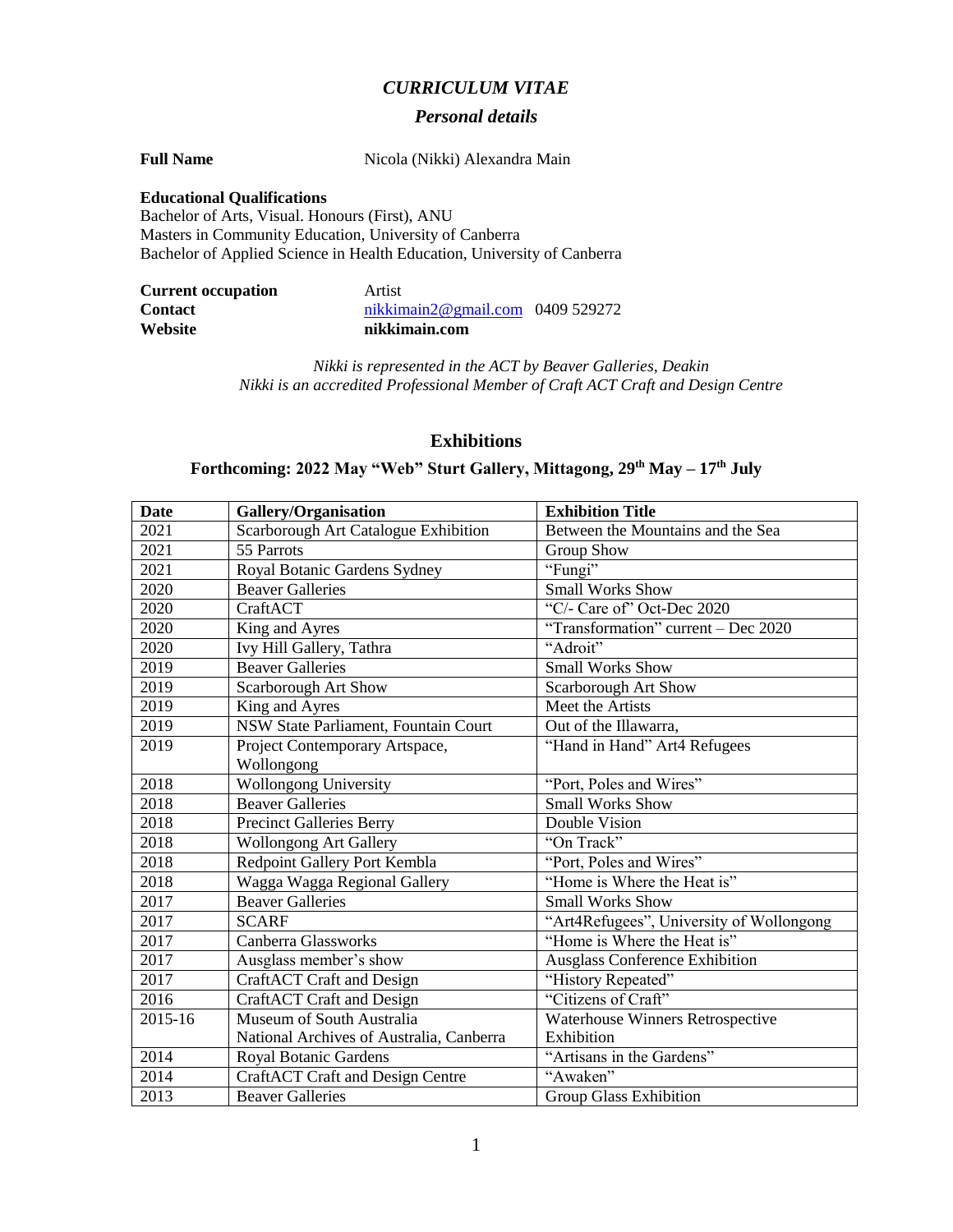| 2012       | <b>Beaver Galleries</b>                    | Group Glass Exhibition, Christmas            |
|------------|--------------------------------------------|----------------------------------------------|
| 2012-13    | Canberra Glassworks and touring nationally | Ranamok Glass Prize Finalist Exhibition      |
| 2012       | CraftACT                                   | "Signature"                                  |
| 2012       | Glass Art Gallery, Glebe                   | "Encore"                                     |
| 2011       | <b>Sturt Gallery, Mittagong</b>            | "Rain Gauge"                                 |
| 2011       | Beaver Galleries, Canberra                 | "Sentinels"                                  |
| 2011       | Burnie Regional Gallery, Tasmania          | Invited Guest Artist "Tasart"                |
| 2011       | Canberra Glassworks                        | Ranamok Glass Prize Finalist Exhibition      |
| 2011       | Canberra Glassworks                        | "Drink"                                      |
| 2010       | Canberra Museum and Gallery                | <b>Cotter Exhibition</b>                     |
| 2011       | <b>Ausglass Conference</b>                 | "Peripheral Vision"                          |
| 2010       | <b>ANCA Gallery</b>                        | "Through Other Eyes"                         |
| 2010       | Canberra Museum and Gallery                | "Altered States"                             |
| 2010       | South Australia Museum                     | Waterhouse Natural History Art Prize         |
| 2009/2010  | Canberra Glassworks                        | "Limited Lines"                              |
| 2009       | <b>ANU Foyer Gallery</b>                   | "Half Light"                                 |
| 2009       | South Australia Museum                     | Waterhouse Natural History Art Prize         |
| 2009       | <b>Canberra Glassworks</b>                 | "Containing the Past, Sustaining the Future" |
| 2009       | <b>Glass Art Gallery</b>                   | "Launch 2009"                                |
| 2009       | Ausglass Conference Hobart                 | <b>Ausglass Exhibition</b>                   |
| 2009       | <b>ANCA</b>                                | "Making Tracks"                              |
| 2007,      | <b>ANU</b>                                 | <b>Graduation Exhibition</b>                 |
| 2007, 2008 | <b>ANU</b>                                 | "Water, Water"                               |
| 2008       | <b>Bungendore Woodworks Gallery</b>        | Weereewa Works on Paper Art Prize            |
| 2008       | Ausglass Canberra                          | "Open Slather"                               |
| 2007, 2008 | <b>ANU</b>                                 | <b>ANU Drawing Prize Finalists</b>           |
| 2005       | <b>Glass Art Society Adelaide</b>          | <b>Student Exhibition</b>                    |
| 2004       | Kamberra Wine Company                      | Kamberra Wine Prize                          |

## *Awards and Residencies*

| Date     | Organisation               | Award                                                              |  |
|----------|----------------------------|--------------------------------------------------------------------|--|
| 2013     | Canberra Glassworks,       | <b>Thomas Foundation Residency</b>                                 |  |
| 2012     | Ranamok Glass Prize        | Finalist                                                           |  |
| 2011     | Canberra Critics Circle    | Visual Arts Award for exhibition at Beaver Galleries               |  |
| 2011     | <b>Ranamok Glass Prize</b> | Finalist                                                           |  |
| 2010     | South Australia Museum     | Waterhouse Natural History Art Prize - Overall Winner              |  |
| 2009     | South Australia Museum     | Waterhouse Natural History Art Prize - Highly Commended            |  |
| 2009     | Canberra Glassworks        | <b>Cotter Dam Extension Residency</b>                              |  |
| 2009     | <b>ANU</b>                 | Graduate in Residence                                              |  |
| 2009     | <b>NAVA</b>                | Janet Holmes a Court artist's grant for exhibition "Making Tracks" |  |
| 2008     | Canberra Glassworks        | Emerging Artist Support Scheme residency award                     |  |
| 2008     | <b>ANU</b>                 | <b>Emerging Artist Support Scheme Honours Scholarship</b>          |  |
| 2008     | Weerewa Works on Paper     | $2nd$ Prize                                                        |  |
| 2007, 08 | <b>ANU Drawing Prize</b>   | Finalist                                                           |  |
| 2006, 08 | <b>ANU</b>                 | Chancellors' annual merit list                                     |  |
| 2005     | <b>ANU</b>                 | Scholarship to attend Giles Bettison Workshop                      |  |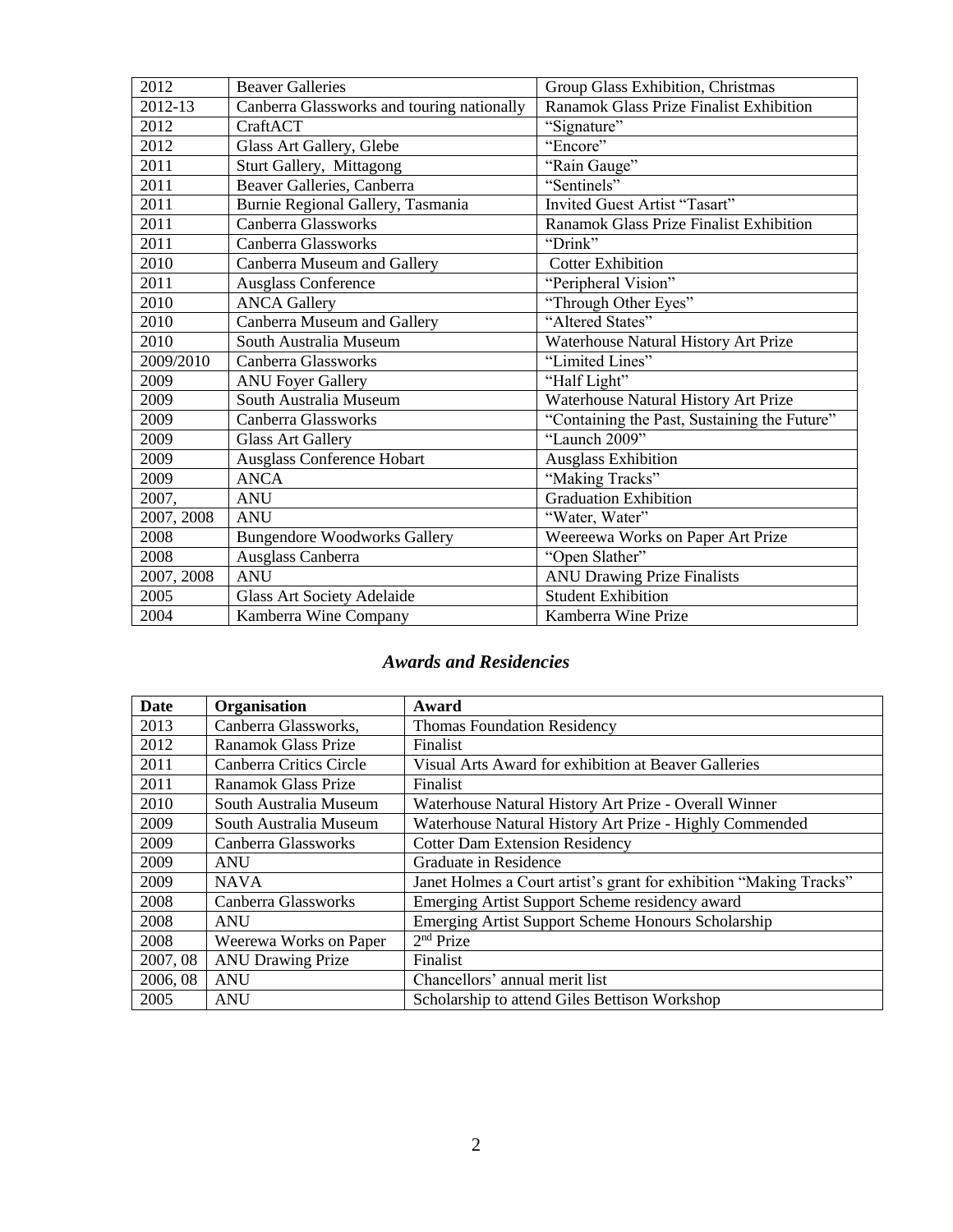# *Workshop Participation*

| Date | Organisation                          | Workshop/course                                  |
|------|---------------------------------------|--------------------------------------------------|
| 2022 | Anita Larkin                          | Assemblage                                       |
| 2021 | Illawarra Woodwork School             | Hape Kiddle, wood carving                        |
| 2020 | Sallie Moffatt                        | <b>Still Life Drawing</b>                        |
| 2017 | <b>Australian National University</b> | Evelyn Dunstan glass casting Masterclass         |
| 2015 | National Art School                   | Drawing Your Visual Language, Pam Vaughan        |
| 2014 | <b>Hazelhurst Regional Gallery</b>    | Charcoal Drawing, Jennifer Keeler-Milne          |
| 2011 | Canberra Glassworks                   | <b>Nick Mount blowing Masterclass</b>            |
| 2006 | Corning Glass Museum, USA             | Cold working with Martin Rosiol and Jiri Harcuba |
| 2005 | Jam Factory                           | Murrini Workshop with Giles Bettison             |

## *Community Involvement*

| <b>Date</b>                       | Organisation                                   | <b>Position</b>                       |  |
|-----------------------------------|------------------------------------------------|---------------------------------------|--|
| $2018 - 2021$                     | <b>Barracks Art Studios Thirroul</b>           | Secretary                             |  |
| $2019 - 2021$<br>Greyhound Rescue |                                                | Volunteer                             |  |
| 2019                              | U3A                                            | Lecture                               |  |
| $2018 - 2019$                     | <b>SCARF Hand In Hand Exhibition (refugee)</b> | <b>Organising Committee</b>           |  |
| 2017-2018                         | Riding for the Disabled                        | Volunteer                             |  |
| 2015-2017                         | <b>Australian Seabird Rescue (ASR)</b>         | Volunteer/rescue                      |  |
| $2015 - 2017$                     | NSW Wildlife Council                           | ASR delegate                          |  |
| $2011 - date$                     | CraftACT: Craft and Design Centre              | <b>Accredited Professional Member</b> |  |
| 2006-2008                         | Ausglass                                       | <b>ACT</b> Representative             |  |
| $1997 - 2014$                     | <b>Cotter Rd Landcare Group</b>                | Group member                          |  |

## *Publications*

| Date | <b>Publication</b>                    | Title                                   | <b>Author</b>    |
|------|---------------------------------------|-----------------------------------------|------------------|
| 2018 | 2515                                  | Time To: Work With Glass                | Janice Creenaune |
| 2015 | Canberra Times Panorama Magazine      | Waterhouse Winner's Exhibition          | Sasha Grishin    |
| 2013 | <b>Craft Arts International No.89</b> | "Ecological Reflections" Blown and Cast | Meredith         |
|      |                                       | Glass Stones by Nikki Main              | Hinchliffe       |
| 2009 | Canberra Times, May 6 2009            | "Depth in Cotter Reflections"           | Meredith         |
|      |                                       |                                         | Hinchliffe       |
| 2010 | Canberra Times, Thursday              | "Natural Born Winners" The Waterhouse   | Sasha Grishin    |
|      | September 30,                         | <b>Natural History Art Prize</b>        |                  |
| 2010 | Canberra Times, Sep                   | "River of Dreams"                       | Patrick          |
|      |                                       |                                         | McDonald         |
| 2010 | Canberra Times, Sep                   | "Glass a Clear Winner"                  | Diana Streak     |
| 2010 | Canberra Times, Sep                   | "Naturally, just a smooth way"          | Lyn Mills        |